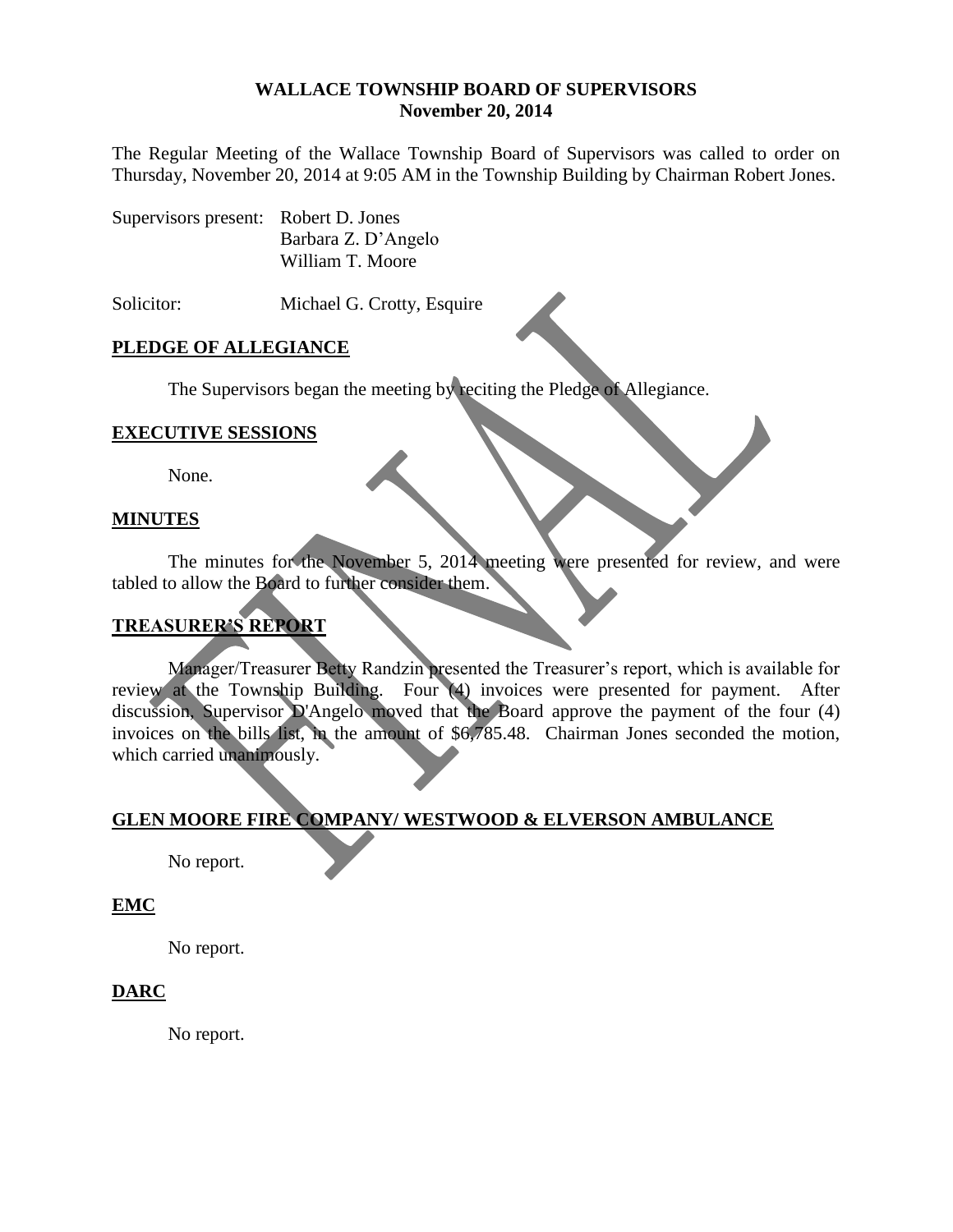## **PARK AND RECREATION BOARD**

Rebecca Cesarz gave the report on behalf of the Park and Rec Board. After discussion on the prize issue discussed at the last BOS meeting, the Park and Rec Board voted to recommend that the prizes for the tree lighting ceremony be donated to a charity organization. The Board of Supervisors again discussed the issue and agreed, with the preference being on recipients that are, or directly support, local families in need. Manager/Treasurer Randzin will provide a list for further consideration by the Board at an upcoming meeting. The Park and Rec Board has also requested an additional meeting night for 2015, which the Solicitor will incorporate into the notice for the 2015 regular meetings.

# **HISTORICAL COMMISSION/TOWNSHIP ARCHIVIST**

John Miller was present to provide the report. The HC intends to put together a short, informative publication to highlight a local historical event. With respect to the Archivist report, Mr. Miller noted that Sandy is nearly done with the work on the newspaper collection.

## **TRAILS PRESERVATION BOARD**

No report.

**EAC**

No report.

# **GLENMOORE VILLAGE ENHANCEMENT COMMITTEE**

Scott Juenger was present to provide the report of the Committee. It mailed out the flyers for its meeting on December 8<sup>th</sup>. Solicitor Crotty provided an update as to the status of the Authority loop trail discussions. Chairman Jones noted that a field meeting will be held between representatives of the Authority, the Board, the Township Engineer and the GMVEC to mark out the potential trail location, fencing and landscaping. Lastly, with respect to the School Zone sign, Manager/Treasurer Randzin noted that quotes for the purchase of the sign will be presented for approval at the December 4, 2014 meeting. Mr. Juenger noted that "you guys are awesome."

## **AUTHORITY**

Supervisor D'Angelo provided the Authority's report, which is working on the loop trail planning and is in the process of selling its old generator for a nominal amount.

## **PLANNING COMMISSION**

Supervisor Moore noted that the Planning Commission is finalizing its review of two (2) ordinances as well as the Comprehensive Plan. He expects that a request for an extension of the Comp Plan under the grant will be requested.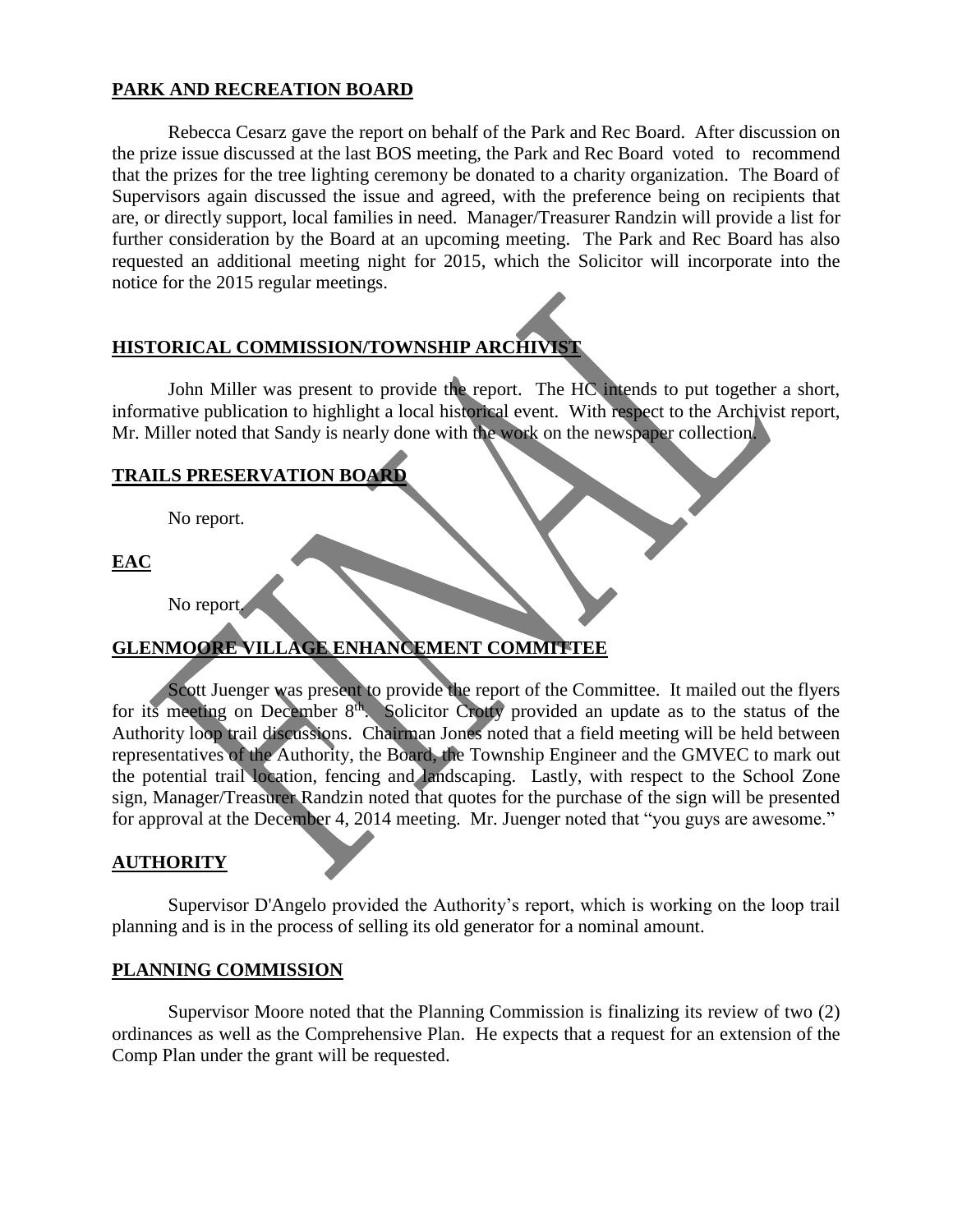### **OLD BUSINESS**

a. Ray Park/GGS: A discussion was held as to the use of the park by youth athletic associations. The Board would like to further consider charging associations for the field usage, with the exception of GGS given its extensive maintenance that it performs. Mr. Senn discussed the history of the issue, the desirability of outside groups to use the field and the charges that it is required to pay to use other Townships' fields. After discussion, the Board requested that the Solicitor prepare a revision to the fee schedule for its consideration to address the issue. The Township also requested that GGS coordinate with the Township Manager and submit a calendar of its different practices and events throughout the year so that the Township is better positioned to respond to particular requests by outside groups.

#### **NEW BUSINESS**

- a. Bob Ray Distinguished Service: The Board noted that the Township would like to recognize Bob Ray for his distinguished service as a Township farmer. Mr. Ray has been a farmer in the Township for multiple decades, has served on the County Agricultural Board from 1984 to 2013, and previously conveyed forty (40) acres of property to the Township for a park. Supervisor Moore recalled touring Mr. Ray's farm in elementary school. The Board noted their appreciation for Mr. Ray's service and presented him with a Township gift basket. Mr. Ray thanked the Board for the acknowledgment and commented on a variety of matters, including his farm over the years, his appreciation of the State Police and a pothole in Southdown Farms. A discussion as to the planning efforts for Ray Park also took place.
- b. Farm Lease Agreement: For the Board's consideration, Solicitor Crotty has prepared a bid package for the lease of the Township Community Park for farming. After discussion and review by the Board, Supervisor Moore moved that the Board approve the bid package for advertisement. Supervisor D'Angelo seconded the motion, which carried unanimously.
- c. Township MMO Minimum Municipal Obligation: Solicitor Crotty noted that the Township's financial consultant requested a minor language revision to the MMO resolution adopted by the Board at its last meeting. After discussion, Chairman Jones moved that the Township adopt Resolution 9-2014, with respect to the Township's MMO obligation (still being \$1,715.00). Supervisor D'Angelo seconded the motion, which carried unanimously.
- d. 2015 Annual Budget: Chairman Jones noted that the 2015 budget has been prepared and has been advertised. It will be up for consideration by the Board at its December  $4<sup>th</sup>$ meeting.
- e. Fairview Presbyterian Conditional Use Hearing: A conditional use application was received by Fairview Presbyterian Church/Windsor Baptist, requesting relief from one of the conditions of the 2012 conditional use approval. After discussion, Chairman Jones moved that the Board advertise the hearing notices for a hearing on December 4, 2014 at